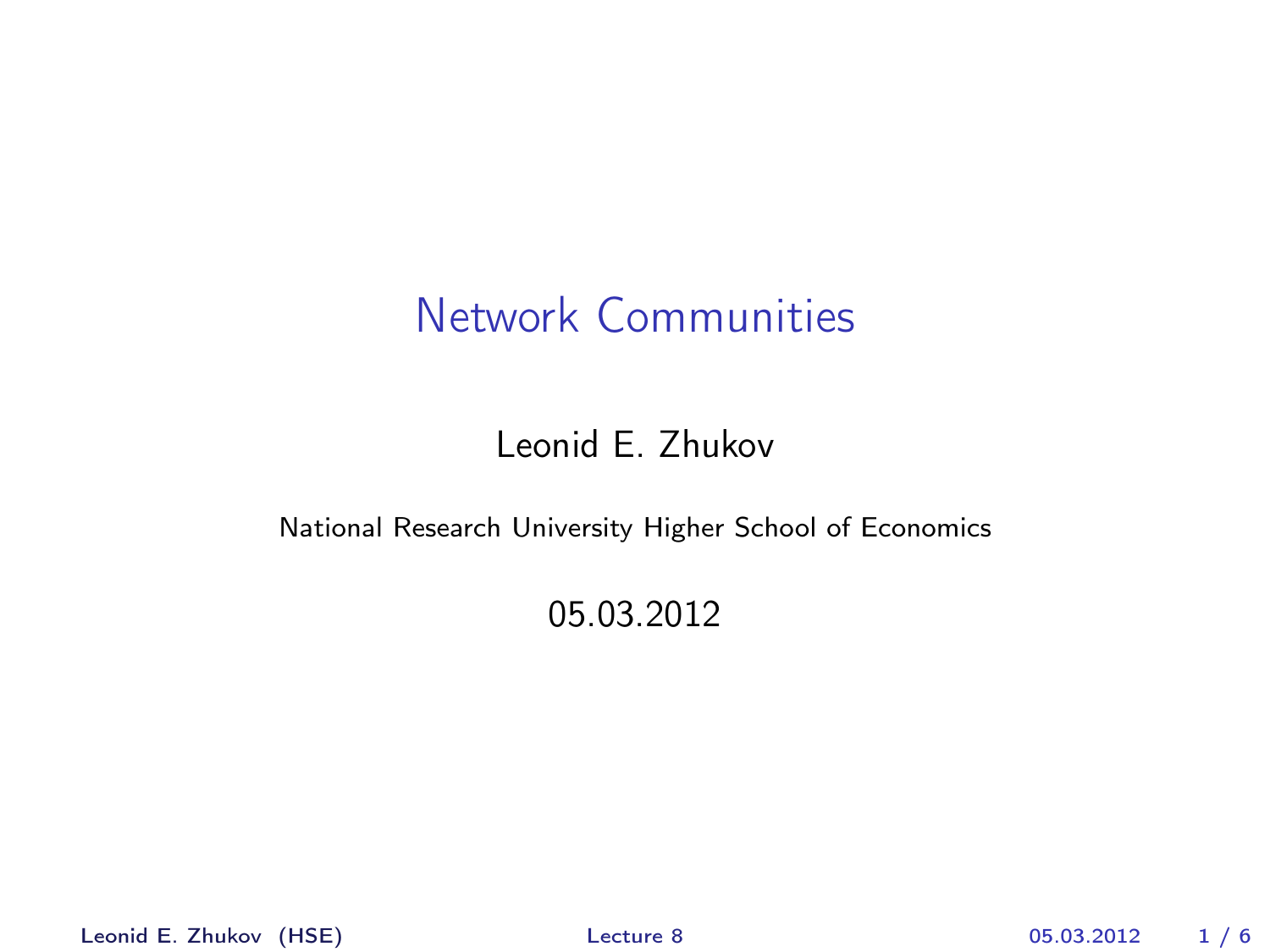Community detection / Graph partitioning/ Dividing into clusters

Definition

Division of network vertices into groups according to the pattern of the edges such that vertices inside the group are connected with many more edges than between groups.

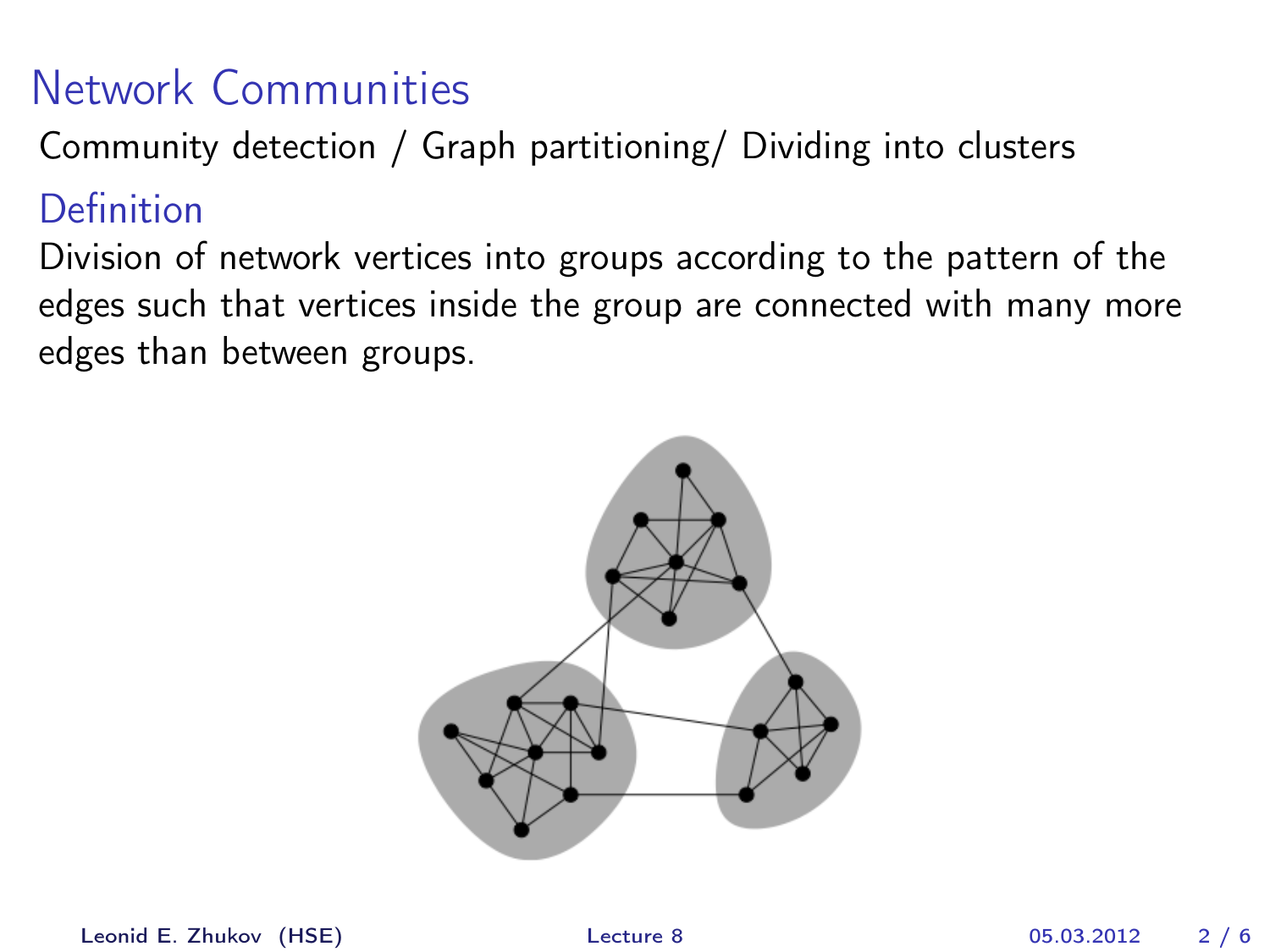<sup>I</sup> средняя плостнось в графе

$$
\rho = \frac{m}{n(n-1)/2}
$$

<sup>I</sup> плотность связей в кластере

$$
\delta_{int}(C) = \frac{m_c}{n_c(n_c-1)/2}
$$

<sup>I</sup> с внешними узлами

$$
\delta_{ext}(C) = \frac{m_{ext}}{n_c(n - n_c)}
$$

 $\blacktriangleright$  кластер:  $\delta_{int} > \rho$ ,  $\delta_{ext} < \rho$ 

$$
\max(\delta_{\text{int}} - \delta_{\text{ext}})
$$

Leonid E. Zhukov (HSE) [Lecture 8](#page-0-0) 05.03.2012 3 / 6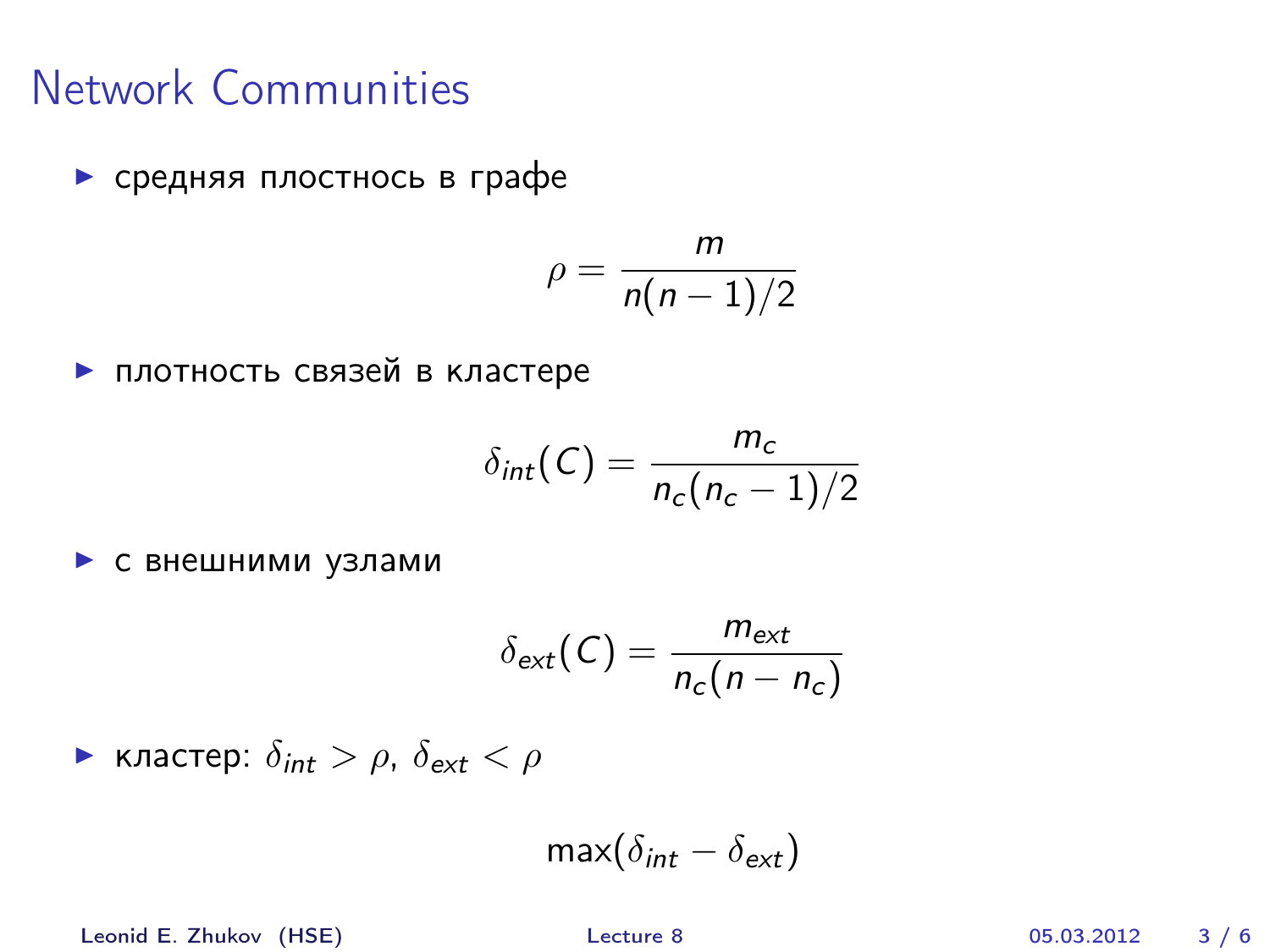Graph partitioning:  $G(E, V)$ 

$$
||E|| = m, ||V|| = n, V = V_1 + V_2
$$

 $\blacktriangleright$  min cut

$$
Q = cut = \sum_{i \in V_1, j \in V_2} e_{ij}
$$

$$
\blacktriangleright
$$
 quotient cut

$$
Q = \frac{cut(V_1, V_2)}{||V_1||} + \frac{cut(V_1, V_2)}{||V_2||}
$$

 $\blacktriangleright$  normalized cut

$$
Q = \frac{\text{cut}(V_1, V_2)}{\sum_{i \in V_1, j \in V} e_{ij}} + \frac{\text{cut}(V_1, V_2)}{\sum_{i \in V_2, j \in V} e_{ij}}
$$

Leonid E. Zhukov (HSE) [Lecture 8](#page-0-0) 05.03.2012 4 / 6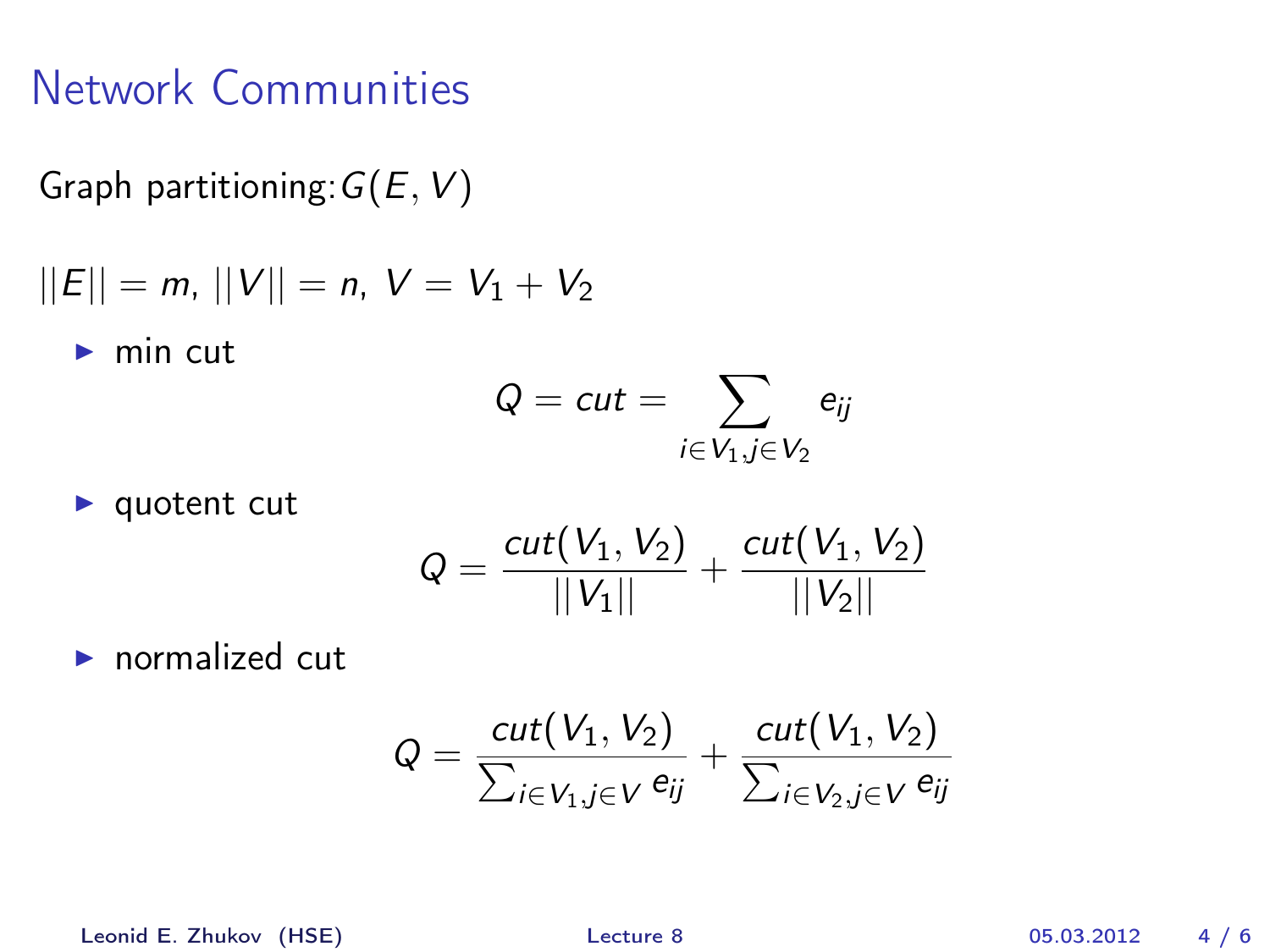Graph Partitioning:

bi-partition:  $n = n_1 + n_2$ , combinations =  $(n_1!n_2!)/n!$ ,

Algorithms:

- $\blacktriangleright$  Kernighan-Lin
- $\blacktriangleright$  Spectral
- $\blacktriangleright$  Flow
- $\blacktriangleright$  Multilevel

Modularity:

Community detection:

- $\blacktriangleright$  Betweenness (Newman-Girvin)
- $\blacktriangleright$  Modularity (spectral)

$$
Q = \frac{1}{2m} \sum_{ij} \left( A_{ij} - \frac{k_i k_j}{2m} \right) \delta(c_i, c_j)
$$

Leonid E. Zhukov (HSE) [Lecture 8](#page-0-0) 05.03.2012 5 / 6